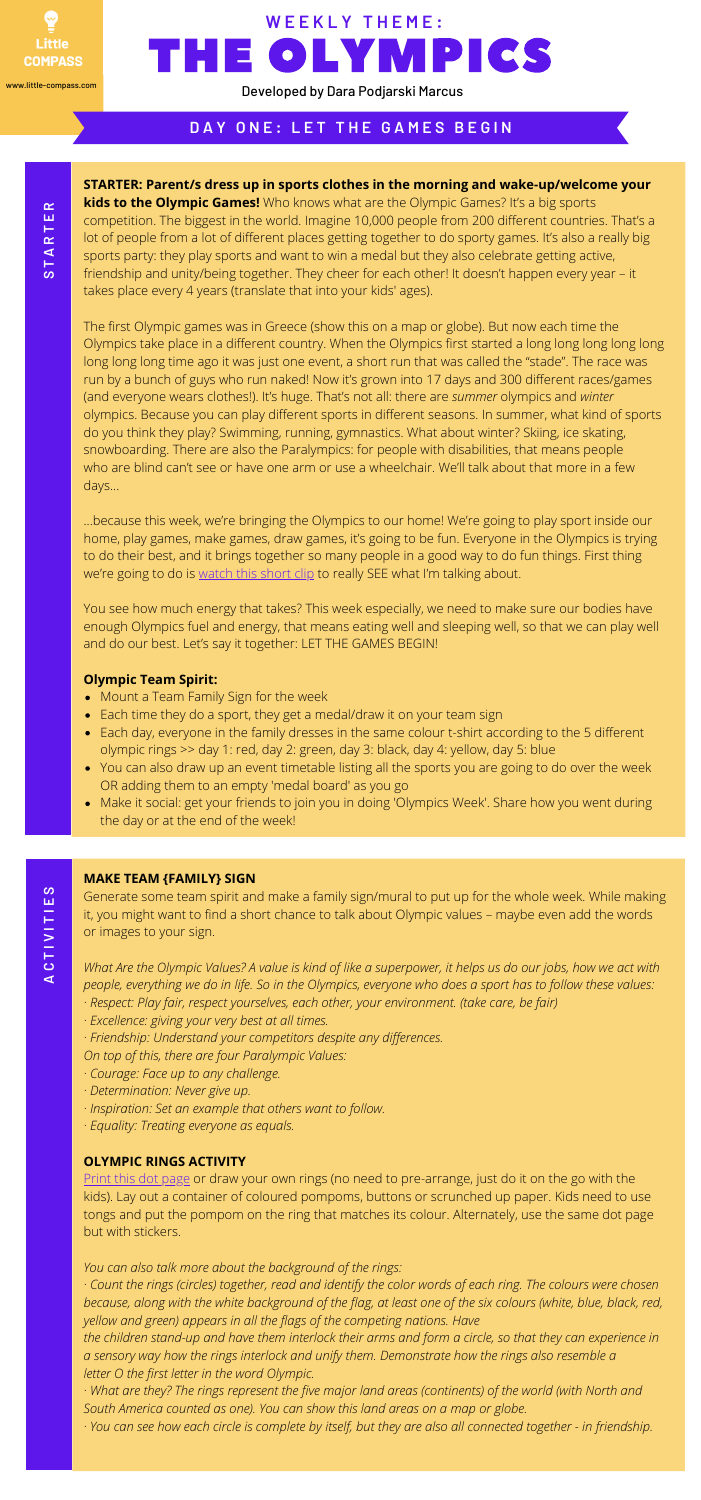#### **OLYMPIC TORCH**

To make a torch, see here materials you will need and [instructions](https://ohcreativeday.com/olympic-torch-craft/)

The Olympic torch is something that started even at the very first Olympics, when a fire was kept burning *throughout the games. These days, months before the start of each Olympic Games, the Olympic Flame is* lit in Olympia (Greece) using a special mirror that reflects the Sun's rays! The Olympic Torch is then carried *all around the world by various torch bearers until it reaches the host country.*

#### **OPENING CEREMONY PART 1: Torch Relay and Athletes March**

The torch (small flame) is then used to light the cauldron (big flame) at the opening ceremony! You can watch this short [montage](https://youtu.be/W1Af40zuPjU) of some different ways the flame has been lit. Hang the torch up somewhere by having "a flame lighting ceremony": Get into some light engineering and build a DIY pulley [system](https://www.youtube.com/watch?v=rc0cpp3i8GA.) with the kids to hoist it up. For a simpler version, make a more simple 'zip line' with a piece of string from high up to low down and let the torch slide down. Have fun trying to get other things on the zipline eg toys etc. Keep your torch in its place for the whole week

Explain how at the start of the Games, the athletes march in to the big stadium with the flags of their country. And the torch comes in too. You can [watch](https://www.youtube.com/watch?v=jjt-c282q3A) this clip to see it in action. Then play a 'pass the torch' game, mimicking the Olympic torch relay. Play the [Olympic/your](https://kids.niehs.nih.gov/games/songs/childrens/its-a-small-world/index.htm) country's anthem or It's a Small World or The More We Get [Together,](https://kids.niehs.nih.gov/games/songs/childrens/more-we-get/index.htm) and pass around the torch you made/a flag. Freeze when the music stops. Whoever is holding the torch/flag needs to wave it over their heads for everyone to see. At the end, you can have the music keep going and the children pretend they are in the Olympic Games opening ceremony and walk or march around the room holding up the torch and any flags you might have at home or your family sign.

**A** $\mathbf \omega$ 

#### **OPENING CEREMONY PART 2: Olympic Flame Lighting Ceremony**

#### **MINDFULNESS: SIBLING CHIVALRY**

In the spirit of Olympic friendship, appreciate your siblings. Is there something that your brother/sister is really good at, or maybe has done something really kind for you? If an only child, choose a friend or other family member to think about. Use this [printable](https://www.activityvillage.co.uk/awards-and-medals) or draw your own to make them a personal award.

#### **OLYMPIC MEDALS**

Use this [printable](http://www.first-school.ws/t.asp?t=http://www.first-school.ws/images/ac/sports/medal_mazeb.gif) to make some medal craft (with bonus maze worksheet) or create your own. You might want to make enough to use after completing each event this week. Or just to award at the end of the day or the closing ceremony at the end of the week.

**T I V I T I E**

**S**

# THE OLYMPICS **W E E K L Y T H E M E :**



Developed by Dara Podjarski Marcus

### DAY ONE CONT'D: LET THE GAMES BEGIN

#### **READING [OLYMPICS](http://prekandksharing.blogspot.com/2012/07/olympic-fun-and-vocabulary.html)**

#### **SUMMER [OLYMPICS](http://www.3dinosaurs.com/printables/packs/summerolympics.php) PACK**

#### **WINTER [OLYMPICS](http://www.3dinosaurs.com/printable/winter-olympics-pack) PACK**

**AQUATIC SPORTS [COLOURING](http://www.first-school.ws/theme/coloring-pages/olympic-games/1-summer-aquatic-water-sports.htm) PAGES**

**[MATHLETICS](https://www.mathletics.com/me/for-home/)** (free trial available for early learners)

#### **ONLINE MATHS GAMES [HERE](https://www.education.com/games/preschool/math/) AND [HERE](https://www.mathgames.com/)**

#### **MATHS READINESS [WORKSHEETS](https://www.kidzone.ws/prek_wrksht/math-readiness/index.htm)**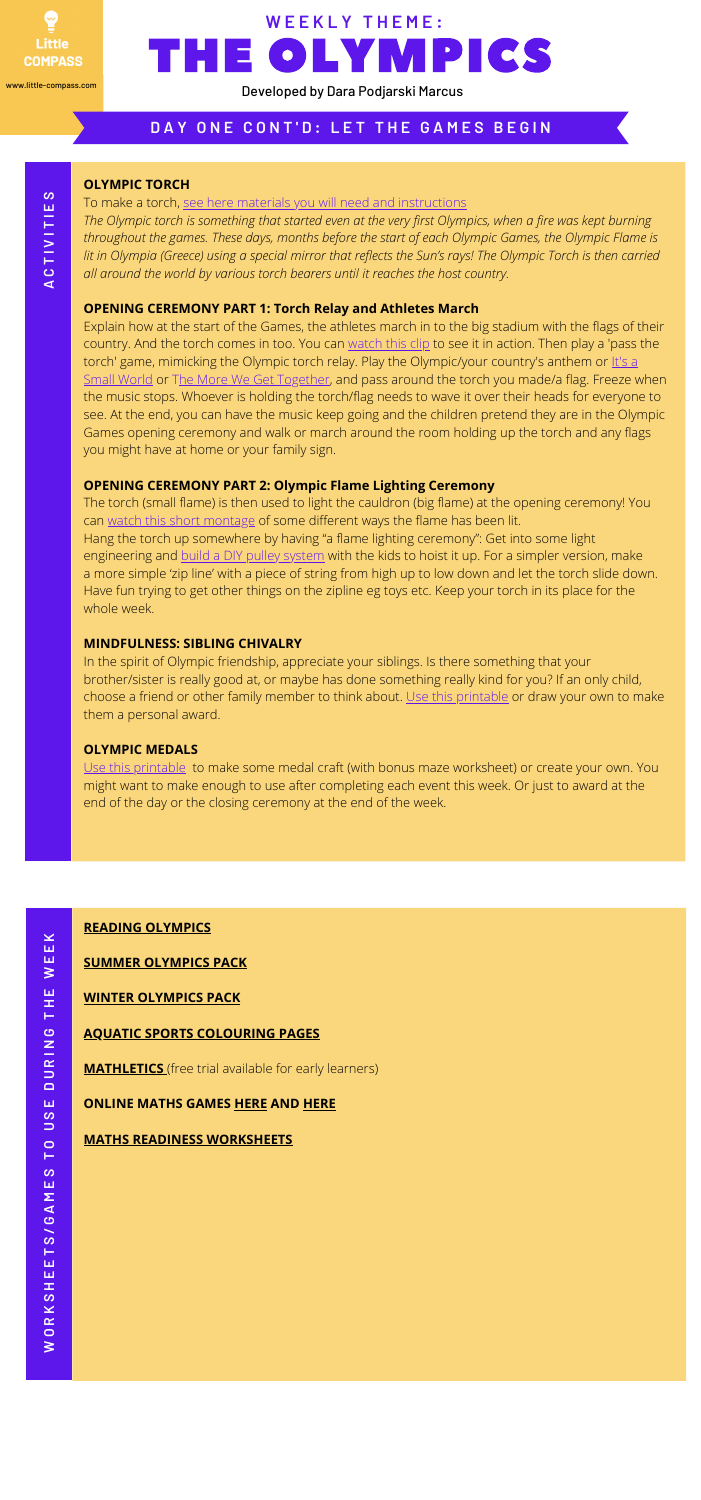**IT'S GREEN DAY!** Lots of sports in the Olympics have just one person at a time racing against each other (as opposed to *teams* competing against each other). Sports like running or swimming or gymnastics. Athletes spend months and years training to get ready for the Olympics. We are going to do some warm-up training to get our Olympics started. Start with this [Alphabet](https://www.730sagestreet.com/spell-your-name-workout/) Workout where there are different exercises for each letter of your name.

**ATHLETICS STARTER:** The Olympics started with what is now called 'athletics': who can run fastest (100m) and furthest (marathon), who can jump furthest (long jump) or highest (high jump), or can throw furthest (shot put, javelin). Some races are about running AND jumping [\(hurdles\).](https://www.youtube.com/watch?v=BWA5YSmH06A) Here is a short clip to SEE what that means (Stop as you go to point out different events).

### **D A Y T W O : S O L O S P O R T S**

**S** $\blacksquare$ **AR** $\blacksquare$ **ER**

> **A** $\blacksquare$ **HLET I C S**

> > **DECATHLON:** With your kids, build a 10-station obstacle course in your home/yard. Kids AND adults should do it. While one person is doing it, the others cheer their name. You can also print out the [#COVIDHOMERUN](https://www.little-compass.com/get-active) race kit and post a few pics and videos when you're done. Get some inspiration from [sensory](https://www.youtube.com/watch?v=J065m4WtRpQ) chalk walks (use tape indoors), follow the 10 stations below or create your own: 1. Circle of pillows to jump over \* 2. 10 star jumps (or on trampoline). Put a star sticker or star-shape tape on the floor \* 3. Balloon between knees \* 4. Crab walk sidewards \* 5. Jump and try touch the roof 5 times \* 6. Soldier/snake crawl \* 7. Hopscotch (use tape – add as many numbers as you want) \* 8. Zigzag lines on floor \* 9. Chairs over and under \* 10. Pillow sack jumps

> > **100M DASH:** Choose your own distance indoors or outdoors. Measure it with chalk or tape. The kids must run as fast as they can. Time them, write it down. See if they can do even faster next time. At the end, see what their [fastest](https://www.youtube.com/watch?v=ohgbmYv-zzQ) time is. Watch this clip of how the fastest man in the world Usain Bolt went from zero to hero as the fastest recorded Olympic 100m in 9.63 seconds (9.58 seconds world record). Put that on your timer and show them how fast that is i.e. when the time goes off and where in their 100m they are.

> > **SHOT PUT SCIENCE:** Make shot puts with rice and [balloons.](http://krokotak.com/2013/03/rice-balls/) Then gather a few more shotput balls of varying weights from around the house, for eg, a pair of socks rolled into a ball, a ball of foil. Throw each object, shotput style, and measure the distances. Have your child observe and compare the weight of the items (use a scale for more 'fun') and the distance of each of them.

THE OLYMPICS **W E E K L Y T H E M E :** Developed by Dara Podjarski Marcus

**RIBBON WANDS:** Make your own rhythmic gymnastics [ribbon](https://www.somewhatsimple.com/ribbon-wands/) to swish to music: ribbon wands OR ribbon [streamers](https://www.boptots.co.uk/make-your-own-ribbon-streamers/) OR [ribbon](https://www.thesitsgirls.com/diy/diy-dancing-ribbon-wands/) wands 2

**BODY PAINTING:** Kids strip down to their birthday suit and then need to paint a swimming costume on themselves. You can do this inside a blowup pool or a big box or in the bath.

**RELAY RACE:** Set up a full basket of toys on one side of the room and an empty basket of toys on the other side. Kids stand by the empty basket, first kid runs to the basket, collects one toy and runs back to place it in the empty basket. Hi-fives the next kid who then has a turn to transfer a toy from the full to empty basket. Keep taking turns until the empty basket is full. If no siblings, child can do it solo or with a parent. Time how fast they can do it. Do it again, trying for a quicker finish.

**BATH OR POOL TIME:** In a blow up pool or extra long bath time, put on goggles, swimmers and try some of the four swimming strokes. Play sink or float with their bath toys. Get the paintbrushes and they can paint with water in the bath, paint themselves with soap, paint the walls with water and soap.

**'DISCUS' PAPER PLATE RING TOSS:** Make rings with paper plates. Then try get them over a tube or bottle. Like [here.](https://www.kiwico.com/diy/Arts-and-Crafts-Ideas/1/project/Paper-Plate-Ring-Toss/2572)



**GYMNASTICS STARTER:** Gymnastics is a popular sport at the Olympics: what do you know about it? Gymnastics involves doing exercises which need strength, flexibility, balance and control. This may include running, jumping, tumbling, somersaulting, flipping and balancing and even trampolining. We are going to learn some cool gymnastics moves, make some gymnastics equipment and then do a gymnastics show! Watch these clips to see more: Artistic [Women's](https://www.youtube.com/watch?v=Rr-NVhPJRJg) \* [Artistic](https://www.youtube.com/watch?v=UqpDN3dlCW0) Men's \* [Rhythmic](https://youtu.be/xDzFsB_V9lM)

**LET'S GET TRAINING!** Set up some safe spaces, pull out pillows and mattresses. Kids can free-style doing rolls and jumps, make their own routine. You can get inspiration for this [gymnastics](https://youtu.be/3DMeuhrenDI) video for a general warm up + some gymnast moves or help your kids learn these specific moves: [Forward](https://www.youtube.com/watch?v=V3UJZqXTN_U) rolls \* [Backward](https://www.youtube.com/watch?v=Vp7v9_xP-1Q) rolls \* [Straddle](https://www.youtube.com/watch?v=V3UJZqXTN_U) rolls \* [Headstand](https://www.youtube.com/watch?v=y_pj9g-07bo) and handstand on wall \* Cartwheels [here](https://www.youtube.com/watch?v=uTtUYnEmRvQ) and here \* Beam/balancing: mark out a line with tape, need to walk the line; heelto-toe; tip-toes; jump; sideways \* 'Unstable surfaces': set up a row of pillows and must balance walking the line.

**DIY CHALK:** Chalk is really important for gymnasts to make sure their hands don't slip – it takes away any sweat especially on rings, bars, vault etc. Let's make our own [chalk!](https://www.wikihow.com/Make-Homemade-Chalk)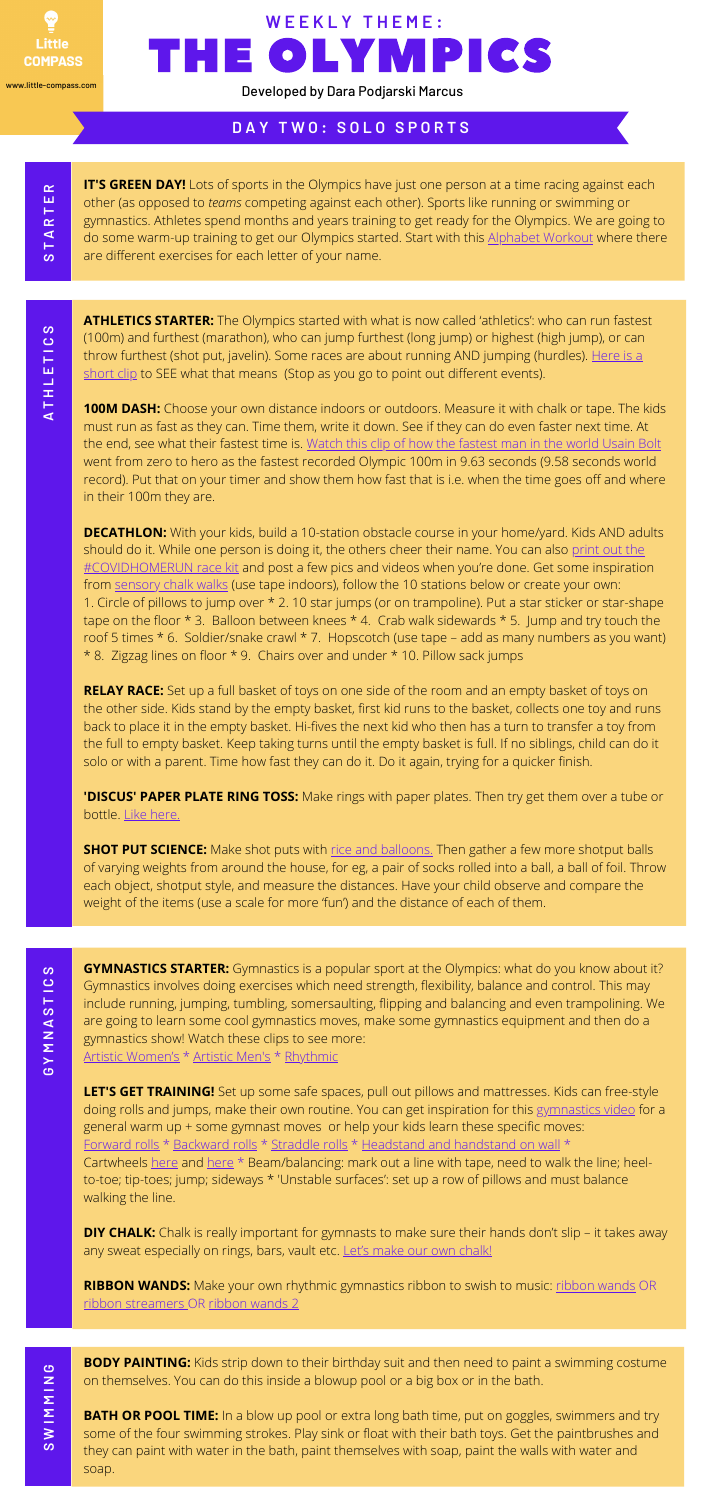**IT'S BLACK DAY!** Lots of sports in the Olympics also need teams to work together. Being part of a team means everyone has a really important job that helps the team do its best. Communication talking to each other, listening to each other and using your words - is really important to making sure a team works well. It's the same as us as a family - we are a team that needs to talk and listen to each other in order to make sure we are doing our best.

- [Starter](https://www.youtube.com/watch?v=5dSHUzzX7jI) Clip
- Make a sponge boat as seen [here](https://parade.com/127452/jodikahn/12-how-to-make-kitchen-sponge-boats/) or here
- Bath Time/blow up pool: Take the boats into the water and have boat races, use straws for wind

### **D A Y T H R E E : T E A M S P O R T S**

**S** $\blacksquare$ **AR** $\blacksquare$ **ER**

> **AC**

**T I V I T I E**

**S**

- [Starter](https://www.youtube.com/watch?v=P464_kcUsLc) Clip
- Aim of volleyball is to keep ball off the ground. Do this with a balloon solo and together as a fam.

- Starter Clip [men's](https://www.youtube.com/watch?v=3JLGAgM9Jm8) and [women's](https://www.youtube.com/watch?v=aZ707YPT95M) includes interviews with players afterwards talking about what it takes to get to the Olympics and role-modeling how to act when you lose
- Make a [rubberband](https://www.kidspot.com.au/things-to-do/activity-articles/build-a-rubber-band-ball/news-story/dda762fafbca3f322e91f50201345812) ball
- Line up boxes/buckets/washing baskets at different distances and heights. Need to throw balls into them. Mix it up by matching colours of balls to colours on the boxes. Also letters. Like [here.](https://frugalfun4boys.com/indoor-ball-games-kids/) (see game #8 in the link)

- This [Starter](https://youtu.be/JG8NOR6Lg2c) Clip is actually a science experiment comparing baseball and softball (and debunks the myth that 'softball' and 'women's sport' is 'easier') Plus it's cool to see a live science experiment taking place in a lab in action.
- Play [Catch.](https://frugalfun4boys.com/indoor-ball-games-kids/) (refer to game #3 in the link). Cut the bottom off of a plastic milk jug to make a simple ball catcher. If the edges are sharp, cover them in duct tape.

- [Starter](https://www.youtube.com/watch?v=z2EnbBkwpi4) Clip
- Do some [indoor](https://www.youtube.com/watch?v=s3HqH4biTWg) soccer drills
- Then kick a ball around, down the hall or in your yard if you have one

THE OLYMPICS **W E E K L Y T H E M E :**

#### **ROWING**

#### **FIELD HOCKEY**

- [Starter](https://youtu.be/pBHYaSn8qxU) Clip
- TARGET PRACTICE: Get a box. Cut out holes add numbers and colours like you see [here](https://stillnomore.org/craft-box/). If you don't have a box, try improvise with other cereal boxes or make toilet rolls into arches. *Hockey Stick*: Get a bat, stick, broomstick, paper towel roll. *Hockey Ball:* Get a small ball or make your own with paper/foil.
- GAME TIME: get two boxes and have to score a goal like [here](https://frugalfun4boys.com/indoor-ball-games-kids/)

#### **VOLLEYBALL**

#### **BASKETBALL**

#### **BASEBALL AND SOFTBALL**

#### **SOCCER/FOOTBALL**



Developed by Dara Podjarski Marcus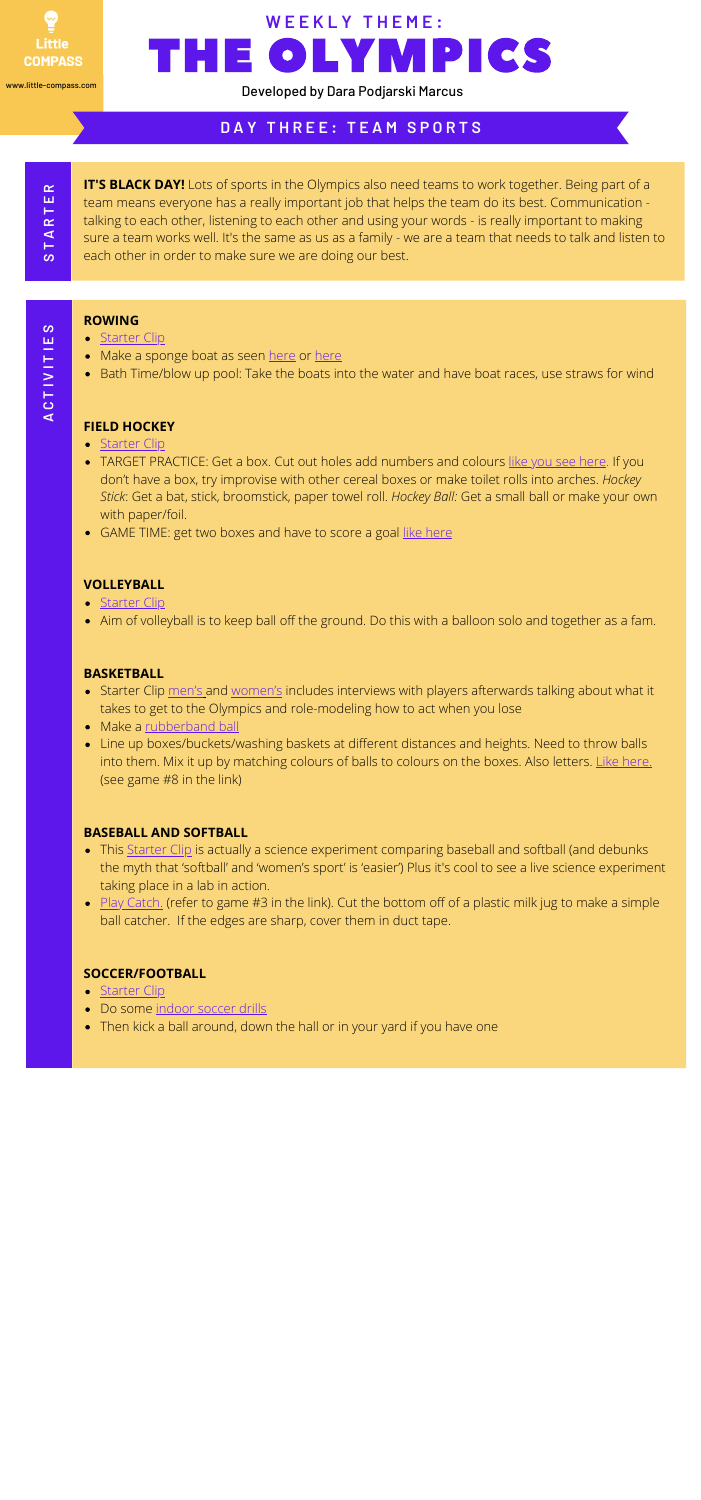- 1. Some things are harder for them to do (eg walking or seeing), but there a lots of things they CAN do. Don't just focus on the 'disability', also focus on 'ability'.
- We can help each other, be friends and play together. And today we are going to be extra aware 2. and good at making sure everyone is included in our games, and can make any adjustments or adaptations to the games.
- 3. We are all different, but we can also find what is 'the same', what we have in common (for eg both liking sport or unicorns or cake!)

**IT'S YELLOW DAY!** What are the Paralympics (also Special Olympics)? The Paralympic Games are the Olympics for people with disabilities. In fact the name Paralympics means "alongside" the Olympics. Hold on - what is a disability? Do we know anyone with a disability? A disability means that something in a person's body doesn't quite work. Maybe their legs don't work, or their eyes don't work. Sometime you can see that a person has a disability, sometimes you can't. Some things that are harder for people with disabilities to do, so they and we find ways to support and help them. Maybe a wheelchair for someone who can't walk or listening patiently when it takes a longer time for someone to learn or say something. Sometimes you can see a disability, sometimes you can't. The 3 most important things to remember about people with disabilities are:

So the Paralympics are about overcoming extra challenges with our bodies and finding extra strength and different ways to do sport. It isn't just about what you can't do – it's about what you CAN do. [Here](https://www.youtube.com/watch?v=6RMOSDynkw8) is a clip about different sports and people in the Paralympics. Most of the sports we will do today are also done in the Summer Olympics (side note: it is unnecessary to say 'main' or 'regular' Olympics) - that is, people with disabilities AND people without disabilities can also play the same sports. People with disabilities play or do them with some adaptations. **AND to emphasise that, really recommend** [watching](https://www.youtube.com/watch?v=ekLpn4zKiNU&list=PLaSegn4AdJAz5NJH6CLfUkQe8BlA5zbYd&index=5) this story of 9 yr old Ezra Frech

- Starter Clip: What is [Boccia?](https://youtu.be/eYXL_782-Lo) And how do people play it when they have very limited use of their arms or legs?
- Blind 'ten pin' bowling: set up 4-10 plastic bottles/paper towel rolls/anything that can stand well and knock down easily. You can first decorate them as a craft activity, then line them up. First bowl as you are. Then you have to bowl them blindfolded, as though you were blind and can't see. Kids can try re-set the bottles blindfolded.

- [Starter](https://youtu.be/syPkjGXyS-Q) Clip: This is a great video to see how disability can look different in different people
- Set up a homemade table tennis court:

- Starter Clips: See how [paralympic](https://youtu.be/e_9IatK2PFs) archers compete and then hear [directly](https://youtu.be/Ingz-eFh374) from them about how sport impacts their lives.
- Nerf-phonics: ABC/colour archery with nerf guns, like [here](https://www.dailyrecord.co.uk/lifestyle/family-kids/coronavirus-mum-invents-fun-nerf-21752585) for younger kids or here for older kids. Start as you are, then try with one arm behind your back, switch to have one arm on your head, arm, sitting, eyes closed. If you have no nerf gun, can do the same concept but with just throwing balls to try hit the targets (wheelchair basketball and sitting volleyball are also sports at the Paralympics).

# **D A Y F O U R : P A R A L Y M P I C S**

# THE OLYMPICS **W E E K L Y T H E M E :**

**MINDFULNESS:** We can learn from people with disabilities that we don't just need to look at what we 'can't do' but also what we 'can do'. Use this [printable](https://www.psychpoint.com/mental-health/worksheets/my-strengths/) to think about our strengths and write/draw them.

#### **CYCLING: PELOTON**

ICYMI: set up your kid's bike indoors as a standing exercise bike. Just put the training wheels on top of shoes and let them have fun. As [seen](https://www.youtube.com/watch?v=kjU4nEjdeb4) here. One kid can clean wheel while other rides. You can pretend with them that they have to ride to get away from a monster or have to ride quickly towards something or someone they love. You can time them that they need to ride on-stop for 20 seconds and they choose the timer tune on your phone. You can put a peleton scene (video) in front of them, either an example of wheelchair racing, cycling, spinning class or google 'cycling scenery'.

#### **BOCCIA**

#### **TABLE TENNIS**

- 
- > Clear a table
- > String up a net in the middle: this can be a few sheets of paper or cardboard or a stocking.
- > Get a pingpong ball or make your own foil ball)

> Use a bat: can use a plate, or make one out of cardboard, or use a dustpan: use this as a chance for kid to go around the house and identify something – get creative. If you can't find a bat, just play without

GAME TIME: Play as you are, with one arm, with another arm, sitting, bat in your mouth to simulate different types of abilities needed when you have different types of disabilities.

#### **ARCHERY**

#### **EQUESTRIAN**

- [Starter](https://youtu.be/Lp5-W3IM5bc) Clip
- Craft your own stick + sock [horse](https://www.redtedart.com/how-to-make-a-diy-stick-horse/) or a simpler version with stick + [paper](https://www.fun365.orientaltrading.com/project/diy-paper-horse-stick) or use a pool [noodle](https://www.pbs.org/parents/crafts-and-experiments/turn-a-pool-noodle-into-horse-stick)
- Create a light obstacle course for a horse race.



Developed by Dara Podjarski Marcus